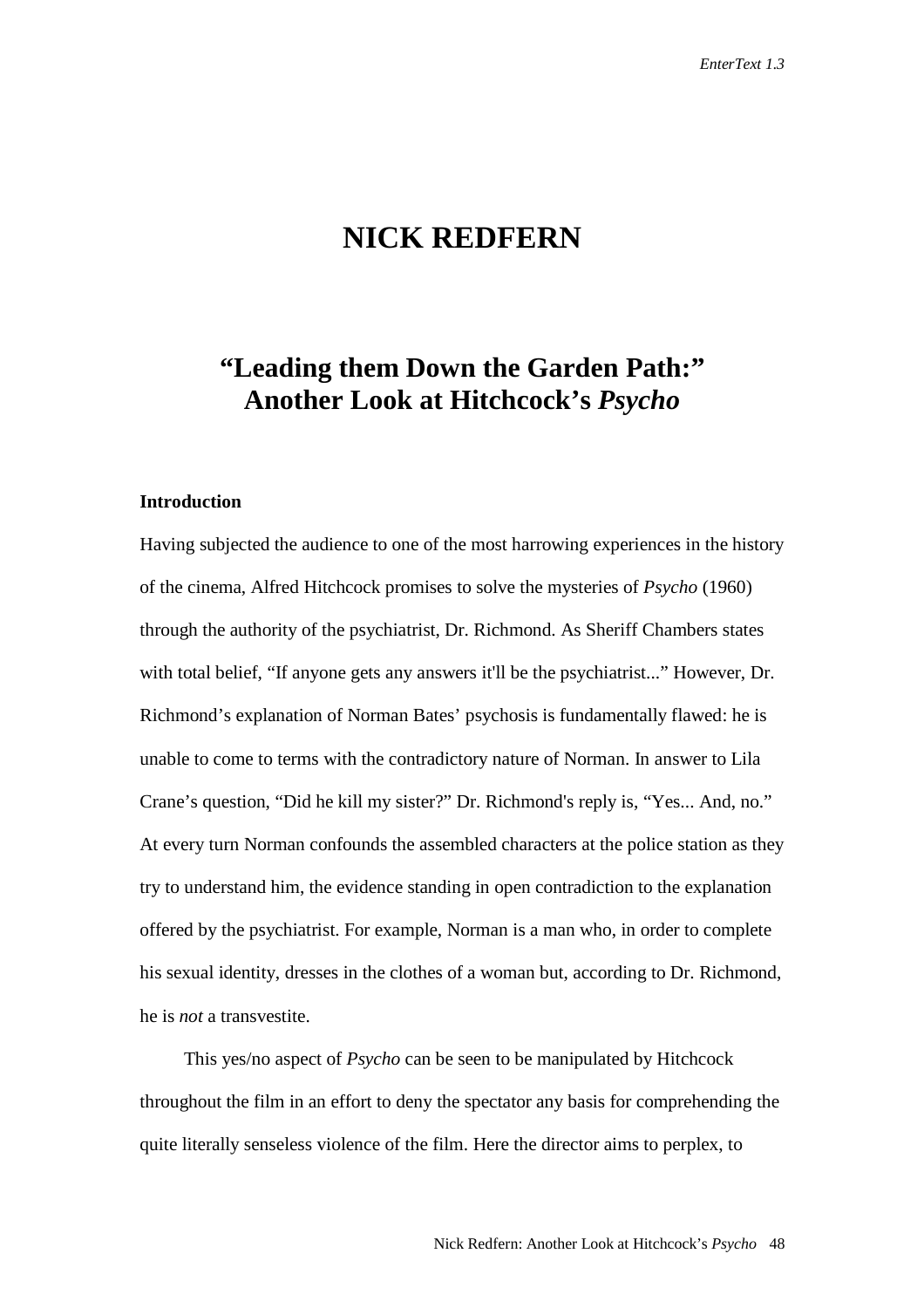confuse, to offer an explanation and completely debunk it, to begin making one film and finish making another. This is a mischievous Hitchcock who presents us with an interesting question: How do we, the audience, cope with Norman Bates? The scene in the police station mirrors the many attempts made by film critics to analyse *Psycho* in terms of psychoanalysis, and like Dr. Richmond they are unable to offer any satisfactory explanation that is compatible with the evidence within the film. In this essay I wish to explore some of the ways in which Hitchcock disturbs our understanding of *Psycho* through mismatching elements of character, dialogue and *mise-en-scene* in order to undermine Sigmund Freud's theories on anal-compulsive behaviour and castration, and then to show how with the removal of generic logic, and the use of techniques developed for television, the director's devious sense of humour runs riot.

#### **Anal-Compulsive Behaviour**

In his book *The Films of Alfred Hitchcock*, David Sterrit suggests that *Psycho* demonstrates the director's preoccupation with anal-compulsive behaviour.<sup>1</sup> Hitchcock stated, in his interviews with François Truffaut, his desire to make a film beginning with the arrival of food into a city and ending with the sewers, thereby viewing society as a process of digestion and defecation.<sup>2</sup> Although this single statement appears to be the extent of Hitchcock's "preoccupation" there does appear to be some evidence to support Sterrit's thesis and his starting point, taken from Freud's *A General Introduction to Psychoanalysis,* would seem to be very promising. Freud states that in obsessional neurosis,

regression of the libido to the antecedent stage of the sadistic-anal organisation is the most conspicuous factor and determines the form taken by the symptoms. The impulse to love must then mask itself under the sadistic impulse. The obsessive thought, "I should like to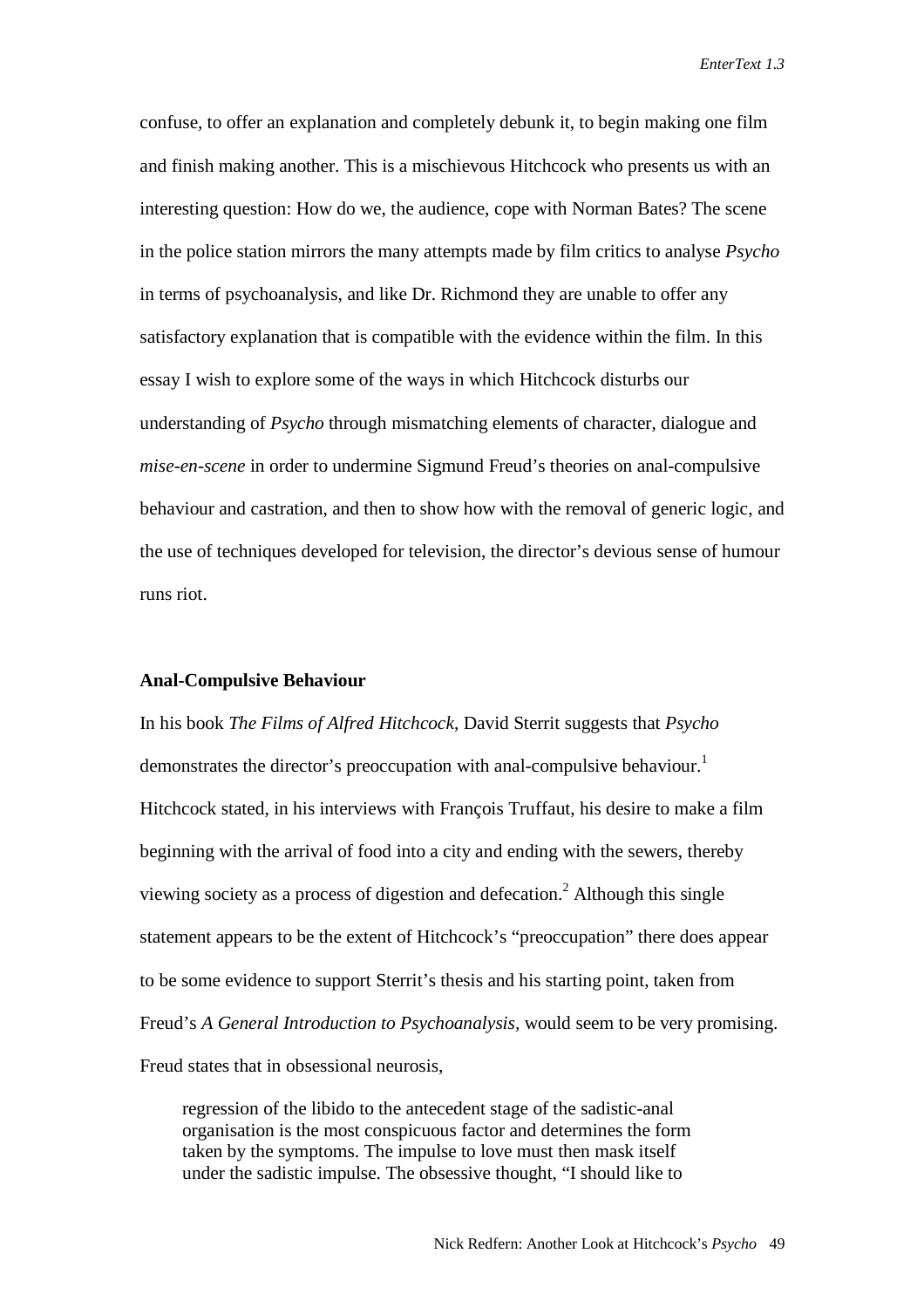murder you," means... nothing else but "I should like to enjoy love of you."<sup>3</sup>

Although Robin Wood criticises Dr. Richmond's explanation as being "glib" and "[ignoring] as much as it explains," he follows Freud's outline exactly in seeing, along with Raymond Bellour, the shower sequence as a "symbolic rape"<sup>4</sup> and Sterrit points to further evidence to support this view of Norman. For example, as Marion Crane and Norman take supper in the motel parlour Norman sits in a position to suggest that he is defecating. Immediately prior to this scene "mother" has chastised her son with references to the process of digestion: "Go on, go tell her she'll not be appeasing her ugly appetite with my food or my son. Or do I have to tell her because you don't have the guts? Huh, boy? Do you have the guts, boy?" This dialogue clearly shows that Norman is, in his "mother's" eyes, still a boy and makes specific reference to his "guts." Barbara Creed makes the point that Mrs. Bates is still "toilet training her son, that is, teaching him about the clean and unclean areas of the body and mind."<sup>5</sup> This image of Norman is reinforced as Lila explores his childish bedroom. She discovers a gramophone recording of Beethoven's Eroica Symphony: a circular (anuslike) disc with a circular label and a circular hole. The title itself, Sterrit points out, contains an anus-like "O" (Er-O-ica) and is only one letter short of "erotica."

This represents the limit of the evidence for a sadistic-anal Norman. There is a good deal more on this theme but it serves to complicate what appears to be a clearcut case. If we look again at the dialogue above we see that only part of it is associated with Norman (the reference to his guts). The "ugly appetite" for food and sex belongs to Marion. Indeed, the first line of dialogue in the film refers to Marion's appetite, when Sam comments on the uneaten food in the hotel room: "Never did eat your lunch did you?" We are without doubt that the couple has been having sex and the implication is that Marion's sexual appetite and her metabolic appetite are one and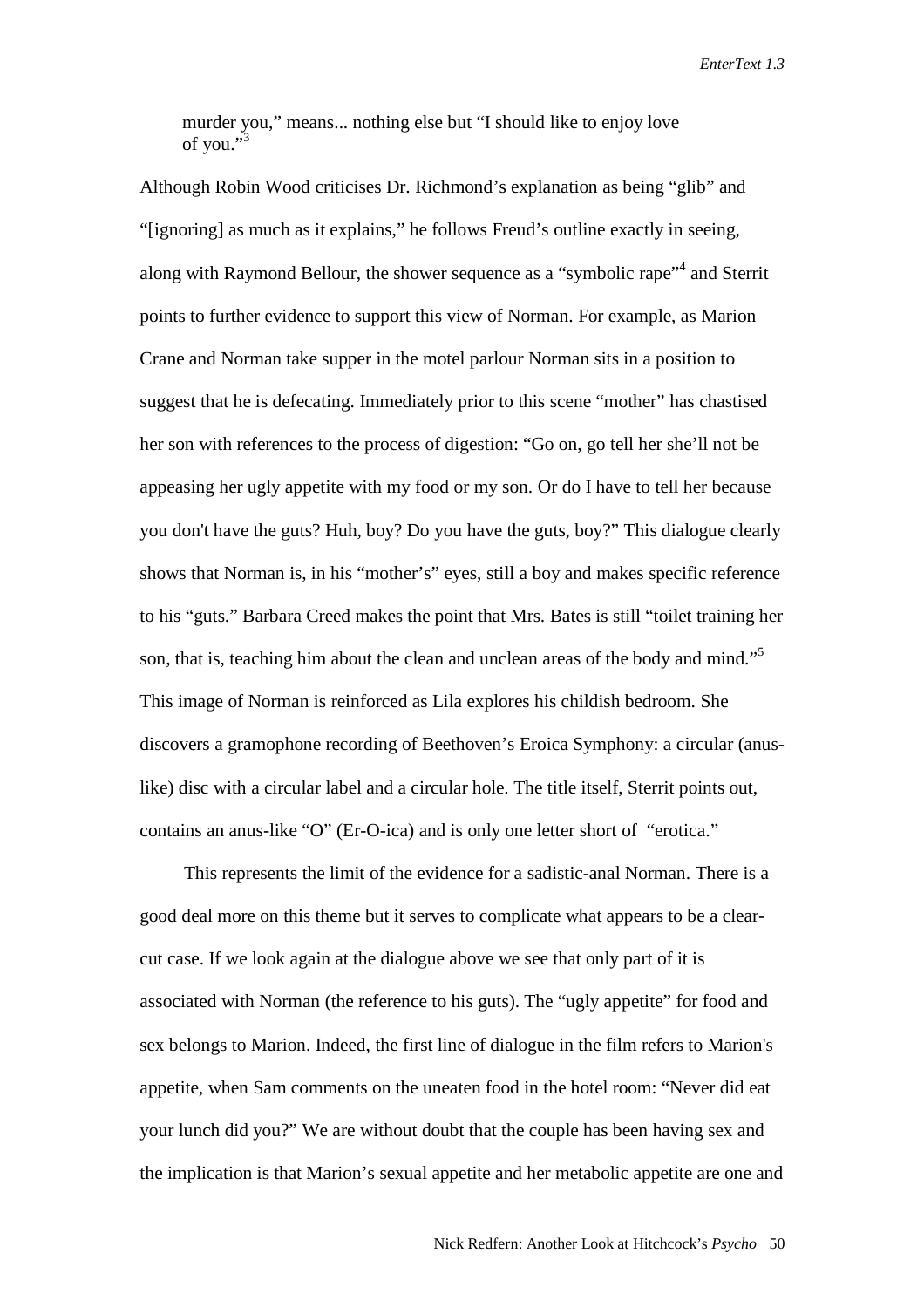the same. The link between Marion and anal-compulsive behaviour is much stronger than that with Norman. The several shots of bathrooms in *Psycho* occur when Marion is present: at the Phoenix hotel, at Marion's house, at the car dealership, and at the Bates Motel. Only the latter of these may be associated with Norman. The licence plate of Marion's car reads ANL-709, only a single letter away from "anal" and again the anus-like "O" is present, but as Marion trades this car in for another prior to reaching the motel it has no link to Norman. In the motel parlour it is noticeable that Marion's position mirrors that of Norman: if he is defecating then so is she. Furthermore, in this sequence it is Marion who eats, which Sterrit reminds us is the first stage in the process of alimentary digestion. Norman does not eat the sandwiches nor drink the milk. Sterrit also points to the money as being tied to the analcompulsive elements of the film. For example, he cites the businessman, Cassidy, as treating money like shit when he comments on Marion's robbery, "She just sat there while I dumped it out." It must be acknowledged that the only character to show no interest in money is Norman. He is not even aware of its existence whereas every other character is motivated by the pursuit of the \$40,000. Hitchcock removes the value of an argument such as Sterrit's at the same time that he suggests it, through the contradictions of *mise-en-scene* and character.

Sterrit's argument falls between the cracks in the film created by the rupture of Marion's murder. An overall view of *Psycho* is difficult to present as it is divided by the spectacle of death into two almost exclusive sections. A recent article by Laura Mulvey, in which she takes such an overall view and identifies Freud's ideas on the death drive as an organising principle, is deeply unsatisfying.<sup>6</sup> As a "master plot" the death drive is an attempt to return to an earlier state of things, to the inorganic, and ultimately to death. This is linked by Mulvey to the end of narrative, but as it is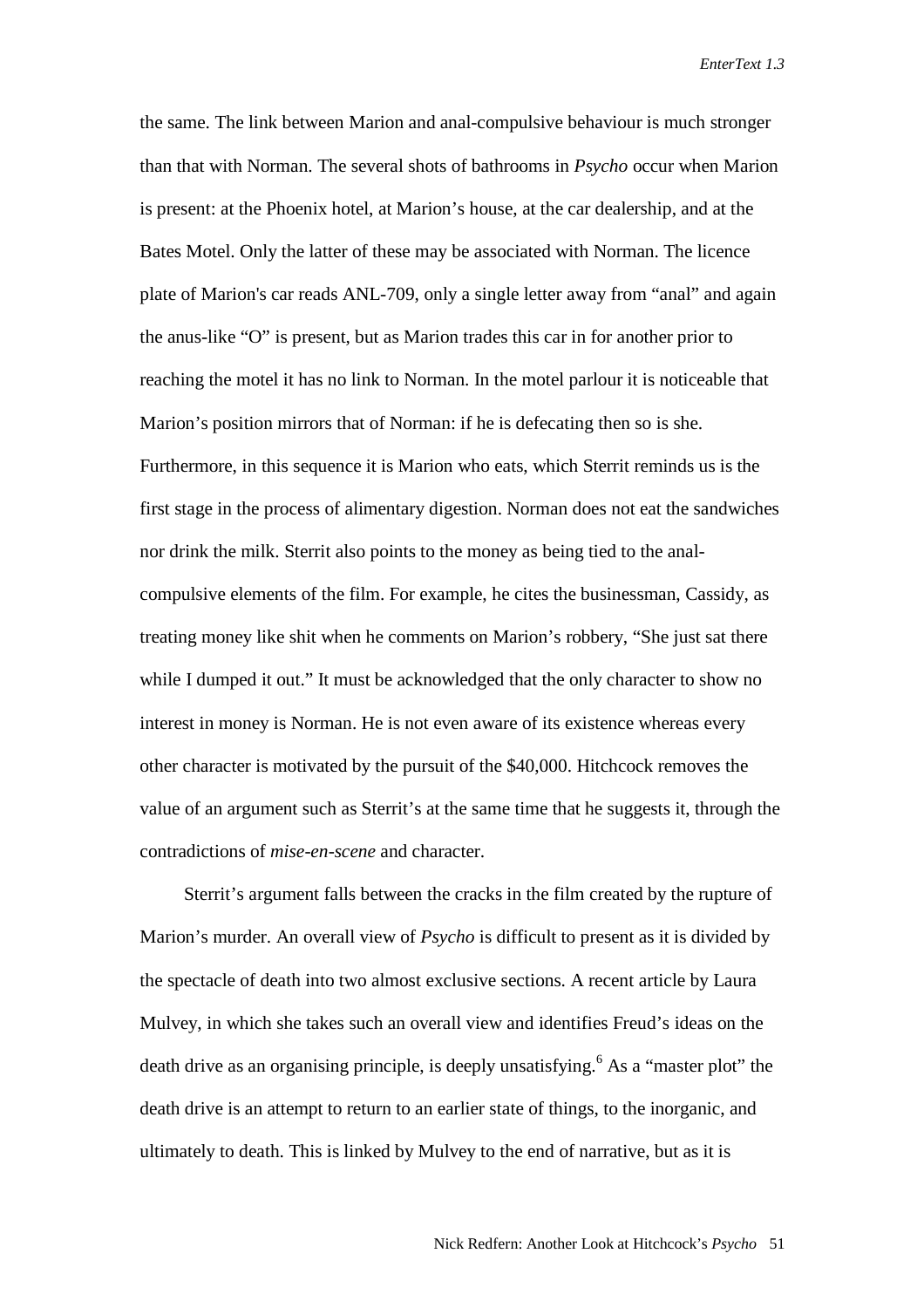Marion who is compelled to return to stasis the metonymy between her death and narrative death does not exist. Mulvey herself acknowledges this when she states, "In *Psycho*, the spectacle of death is detached from the film's end." However, this does not prevent her pursuing the link between human end and narrative end, and later stating that "narrative end and human end literally coalesce."<sup>7</sup> Clearly these statements are contradictory, and the latter is also factually incorrect. As Hitchcock does not close the narrative with the death of the villain but ruptures the narrative less than half way through the film with the end of Marion, does this argument have any relevance to the overall film? Most obviously Norman has no relationship to the death-drive argument as it applies to Marion, just as he has no relationship to the money in the film or to Marion's first car. Similarly Marion's story is divorced from what Mulvey describes as "the film's actual secret,"<sup>8</sup> the discovery of the corpse in the cellar. Of all the critiques of *Psycho* discussed here this piece is the most original and stimulating, and with its starting point in Douglas Gordon's *24-Hour Psycho* offers the potential for a new and intriguing analysis. However, Mulvey's psychoanalytic account fails to connect the two elements of what many have identified as the hybrid plot structure of *Psycho* producing an account as incomplete as that of Dr. Richmond. This raises the question as to whether psychoanalysis is an appropriate tool for opening up the film.

### **Castrator and Castrated**

The oedipal theme in *Psycho* is strongly pushed forward by Hitchcock whilst he also makes use of a contradiction present in Freud's own analysis to undermine it. Hitchcock makes a point of affirming the oedipal scenario described by Freud. In stating that "a son is a poor substitute for a lover," Norman implies that a son is a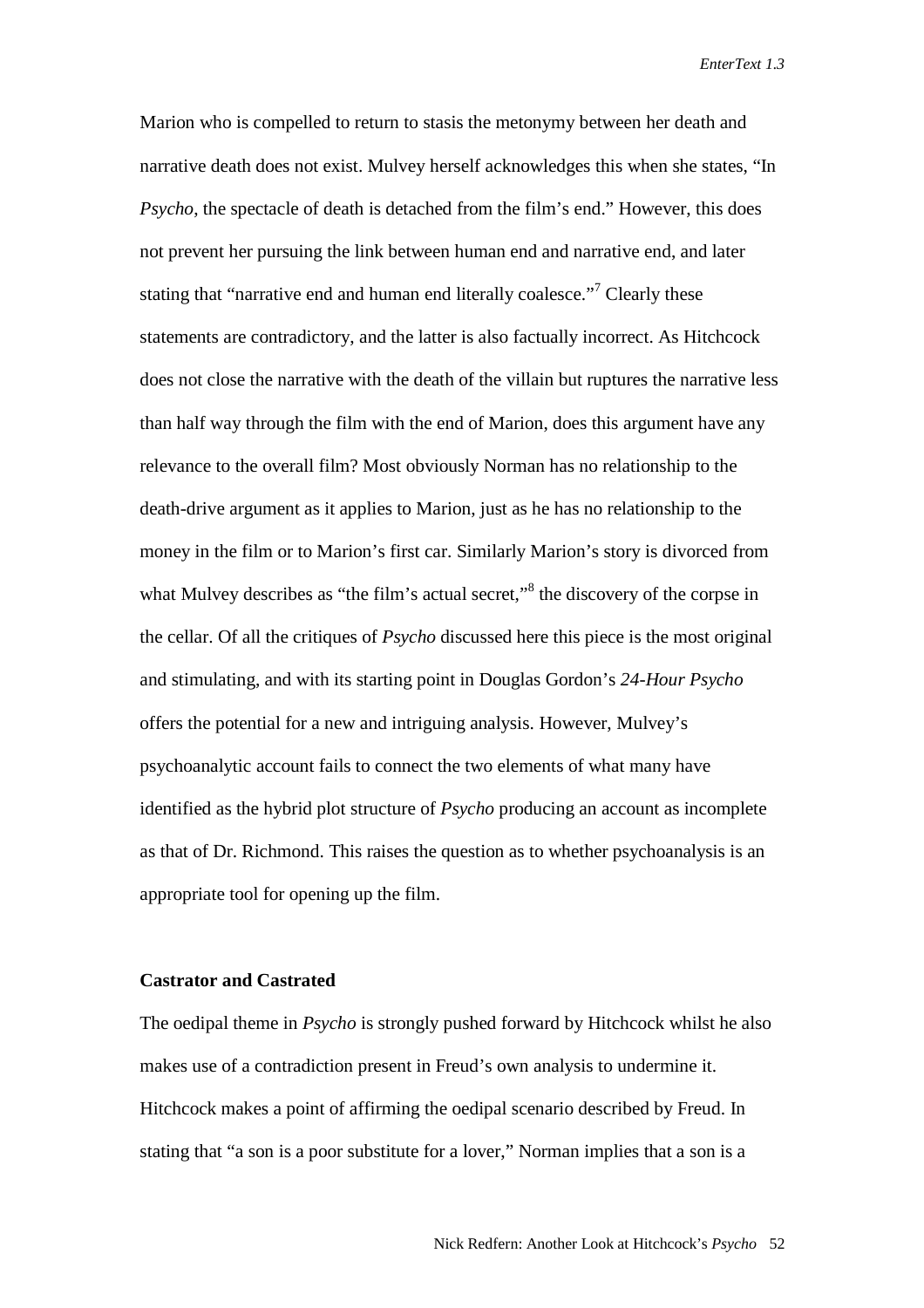substitute for a lover nonetheless. It also seems logical to assume that it was Norman who murdered his mother's lover, and that as a result of this act he was incarcerated in "some place," that is, a "madhouse." In Norman Bates we ought to be able to point to a textbook example of the oedipal scenario. But it is not this typical outcome that Norman aspires to, and although we can identify a positive we must also face up to the fact that we are provided with a negative. "Mother" is presented as the castrating influence of the film that induces Norman's psychosis. Norman's desire to compensate for his mother's lack is not motivated by love, but by fear. It is the fear of castration that Norman can only overcome by becoming the castrator, that is, his mother. However, in Freudian psychoanalysis it is the father who is the castrating influence within the family. Freud did possess clinical evidence that some children see the mother as the castrator (for example, the case of "Little Hans"<sup>9</sup>) and yet he insisted that this was the role of the father. The absence of Norman's father, about whom we know nothing, should lead in an oedipal scenario to the son replacing the father, whom he sees as an idealised figure who possesses the phallus, and not an attempt to become the mother who is conditioned by lack.

Language, one of the fundamental aspects of psychoanalysis, is also reversed: the son, the male, the active, is unable to compete verbally with the supposedly passive mother, and, as we shall see, Hitchcock continually reverses notions of activity and passivity. In general Norman cannot successfully partake of conversation; notably, he is unable to say "bathroom" and Marion must complete the sentence for him. When confronted by Sam Loomis, Norman is nervous at his persistent questioning, as he was with the questions of the detective. Bellour has noted that Sam and Norman are of similar appearance and we might speculate that Norman in this scene is confronted by an older version of himself, namely his father. The castrator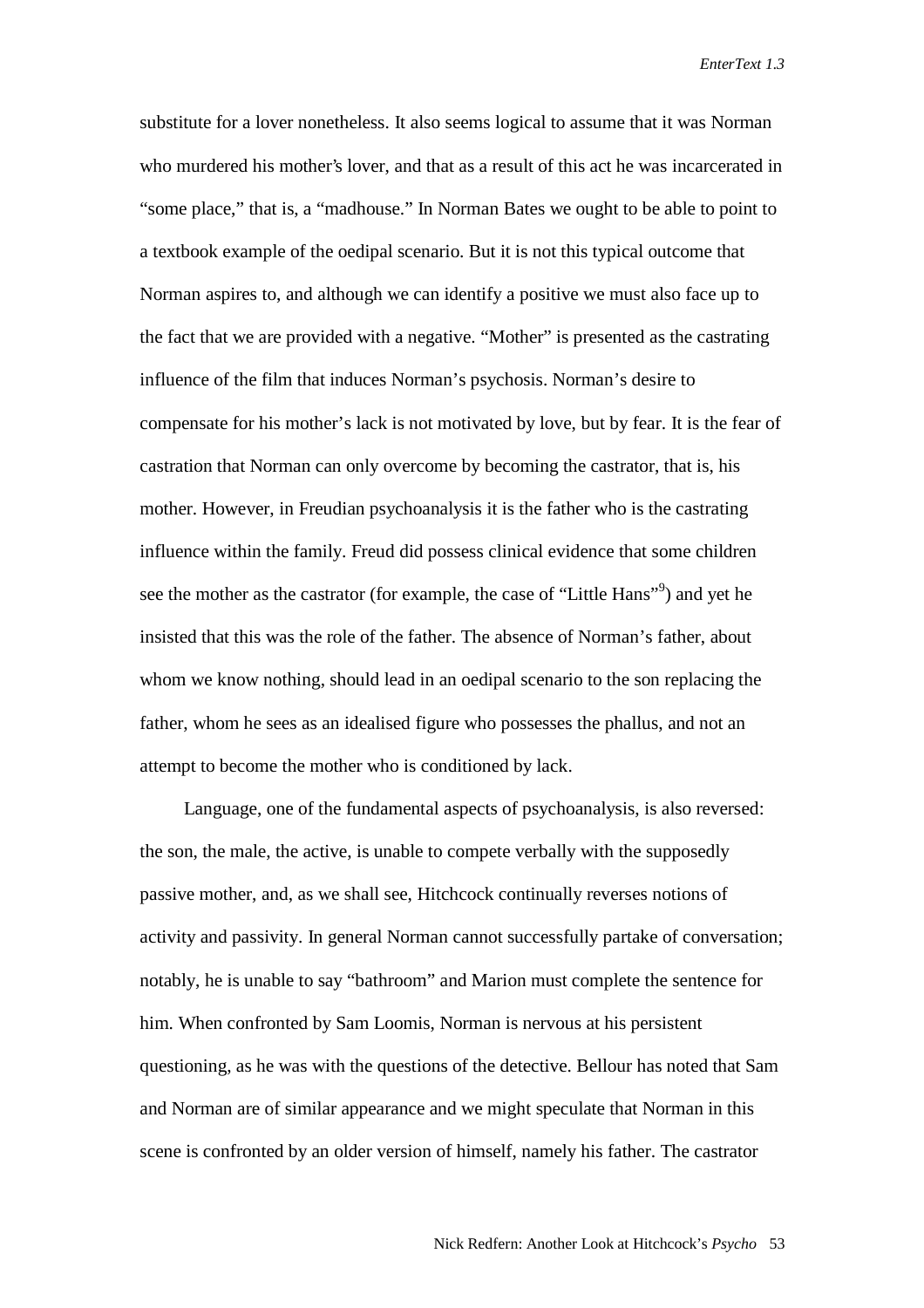here is represented as male, notably the male who compensates for Marion's lack, and, possibly, a father figure. Just as Norman is castrated by his mother's tongue he is unable to speak before Sam. This stands in contradiction to the image of the castrating mother to which we have become accustomed by this point in the narrative. When faced with an argument such as that of Barbara Creed, which stresses the castrating influence of the mother, it should be remembered that Sam is the only character to restrain Norman. As Lila confronts "mother" in the basement it is Sam who has power over both Norman and "mother," neither of whom can compete with his physical strength. The dominant and castrating male is thus reintroduced to the predominantly female world of the film, and Norman, who has now "become" his mother, is handed over to the police, the most powerful symbol of patriarchal order.

Central to psychoanalytic critiques of Norman is the active/male-passive/female division of labour described by Laura Mulvey.10 This again is derived from Freud:

Contrast between masculine and feminine plays no part as yet; instead of it there is the contrast between active and passive... That which in this period seems masculine to us, regarded from the standpoint of the genital phase, proves to be the expression of mastery, which easily passes over into cruelty. Impulses with a passive aim are connected with the erotogenic zone of the rectal orifice, at this period very important; the impulses of skoptophilia and curiosity are powerfully active.<sup>1</sup>

If Norman is to be seen as a child whose progression is limited to the anal phase then he must be regarded as passive. And yet the most explicit act of voyeurism in the film places Norman as the bearer of the look, as the active agent. Examples of the active/male look are few and far between in *Psycho*, with the infamous shower scene dominating critiques of Hitchcock's work. Beyond Norman's gaze, which corresponds directly to Mulvey's economy of the gaze and the cruel impulses Freudian psychoanalysis associates with "active skoptophilia," we find that only one other male character is able to assume a similar role. The male who searches for

Nick Redfern: Another Look at Hitchcock's *Psycho* 54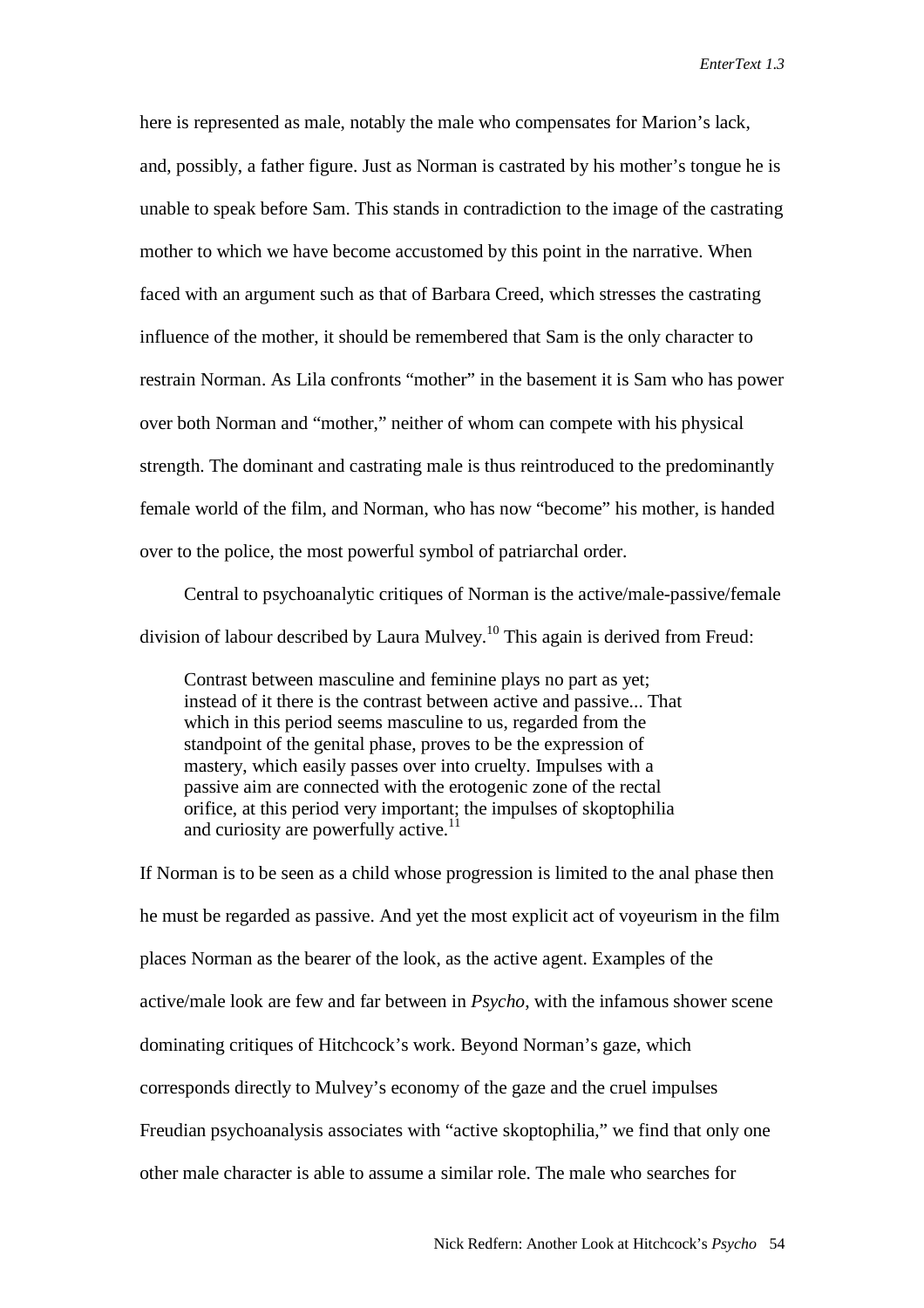Marion, who represents the symbolic order and the law, is the detective, Arbogast. Like Scottie in *Vertigo* (1958), Arbogast possesses an "active sadistic voyeurism" as a detective who "looks" for Marion and then will punish her for committing the theft.<sup>12</sup> The importance of the look of authority figures, namely the agencies of the law, reveals itself at the close of the film when the police and the camera see "mother" through the screen-shaped window.

*Psycho* does not limit itself to the active/male look. We see, for example, many shots through the wind*screen* of Marion's car. Her view of the world through this screen corresponds exactly to the spectator's experience of the diegetic world of *Psycho* on the cinema screen. Most strikingly, in the shower sequence there is no direct male viewpoint. The killer is seen from Marion's position, and "mother" sees Marion. Our investigative surrogate who actively takes on the detective search, who reveals the truth to us and through whose eyes we see, is Lila. The discovery of the body in the cellar, the aim of all suspense fiction, has no male agency and we see through the eyes of Lila and the corpse of mother (whose look persists beyond the grave). It is also Lila who demands that Norman be punished for his transgressions, betraying the sadistic impulses she shares with Arbogast.

*Psycho* treats the male look and the female look as equal. In the opening scene Sam and Marion discuss "seeing" each other. Sam is assigned the power of the male look when he asks if he can "see" Marion in the future. Hitchcock then demonstrates Marion's ability to look when she quickly replies, "We can see each other." In the police officer that follows Marion we again find the "active sadistic voyeurism" that has proved so enduring in psychoanalysing *Psycho*. However, on this occasion it is contrasted with Marion's point of view. Here we have an example of the voyeur seeing and being seen by Marion, who is our surrogate within the diegetic world. This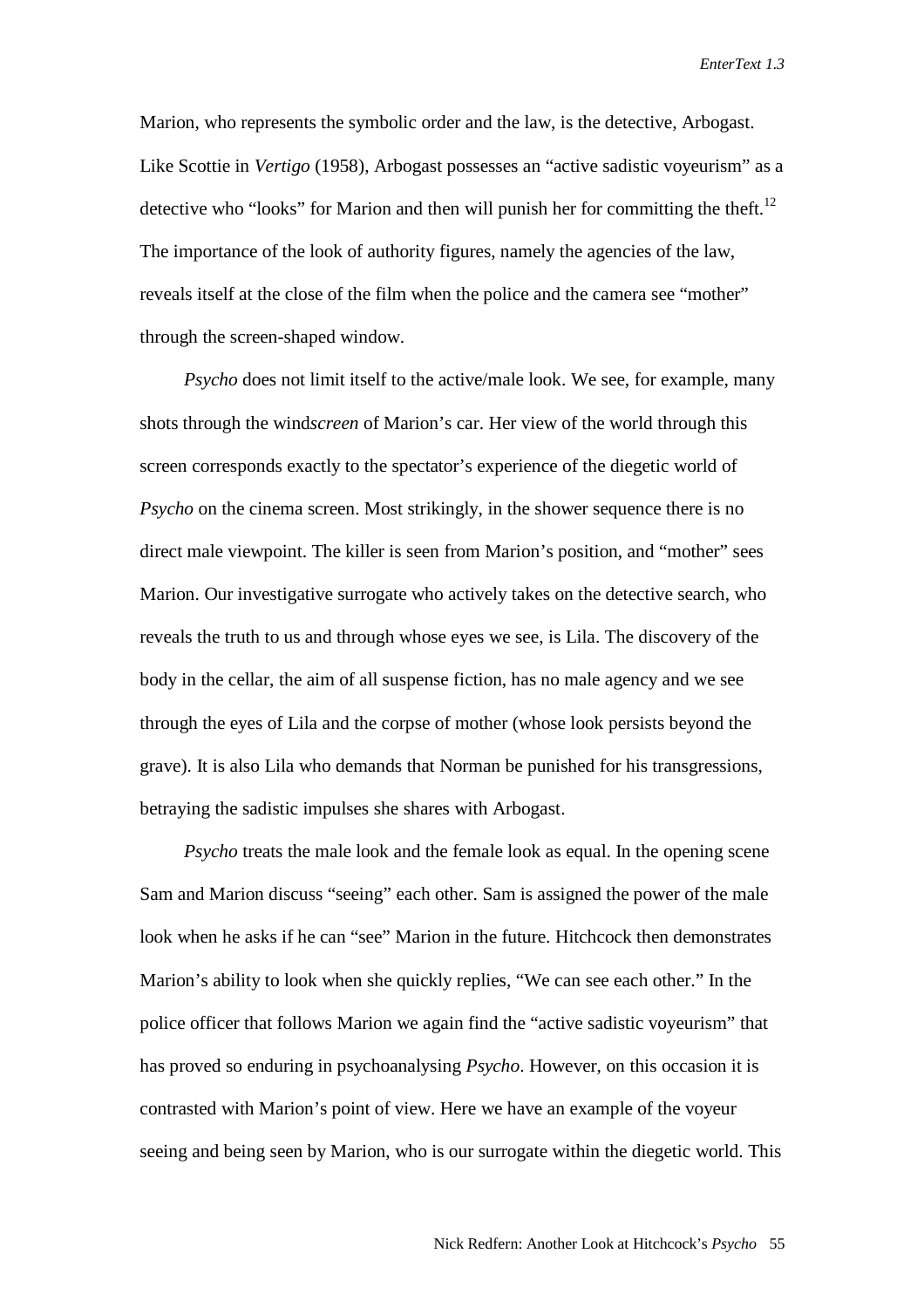stands in direct contradiction to all that psychoanalytic theories of spectatorship tell us about the nature of voyeurism. As Mulvey points out, not only is the woman not the bearer of the look but the man cannot bear the burden of being the object gazed upon,<sup>13</sup> and devoid of all character the police officer in his uniform and sunglasses presents a purely fetishised figure. Another excellent example of this shared look is when Marion sees her employer after she has stolen the money. We see this scene from two positions, each corresponding directly to the point-of-view of the characters. The two possible alternatives provided by Freud's work negate each other. Furthermore, if we consider the voyeuristic elements of the film we find a second contradiction between the *mise-en-scene* and the action.

In Barbara Creed's analysis, all the aspects of this contradiction are present.<sup>14</sup> Taking careful note of Hitchcock's ingenious use of *mise-en-scene*, Creed makes the point of establishing the diegetic world of *Psycho* as predominantly female. It is difficult to deny such obvious effects and this demonstrates the strength of the director's vision. Repeatedly the eye and the look are associated with the female. *Psycho* opens with the camera moving through a motel window making voyeurs of us all. The scene inside is of two lovers, Marion and Sam, talking after an afternoon's illicit love-making. The most important element of this conversation concerns a future, more respectable meeting at Marion's house with her sister present and her mother's picture on the mantle. This first introduces us to the idea of the female gaze as Sam asks, "And after the steak do we send sister to the movies, turn Mamma's picture to the wall?" In this single statement Hitchcock reveals all his plans for *Psycho*. We find reference to appetites, explicitly metabolic and implicitly sexual, and shared equally by both male and female. We also encounter the female look of the cinematic spectator (which prefigures Lila's subsequent role as detective), a fact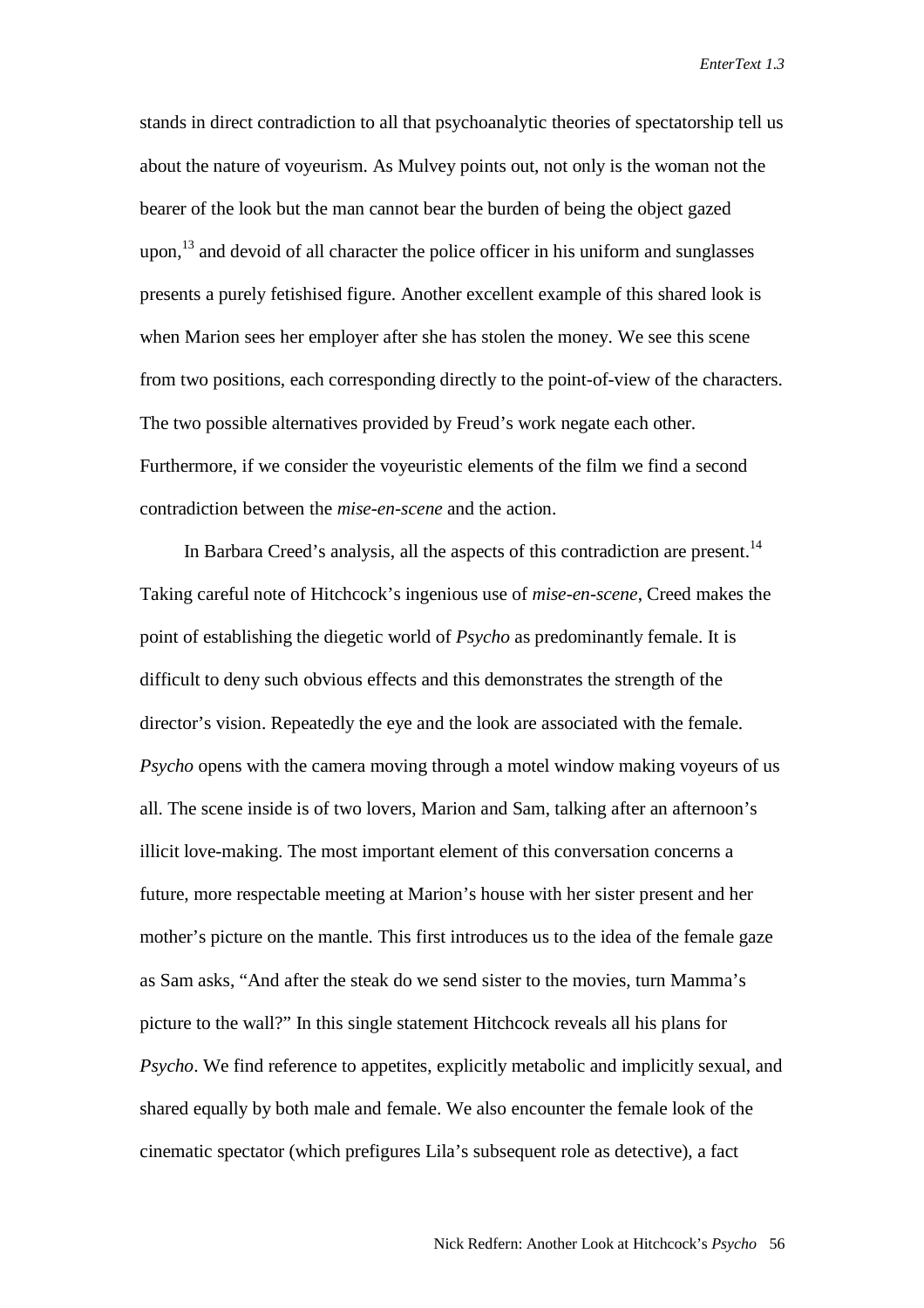repeatedly overlooked by those who rush to the final element of this sentence, the castrating mother. The maternal gaze is set up as censoring, castrating, the active, and it is this gaze that Norman comes to fear. The *mise-en-scene* is created around an image of the female and,

once we become aware of the prevalence of the image of woman as castrator in the horror film, we can more easily recognise the signs of her presence—cruel appraising eyes, knives, water, blood, the "haunted" house... The house, domain of the mother, looms up behind the motel as if trying to see the activities that take place below, in the motel, a place associated with impersonal casual sex.<sup>15</sup>

Creed also acknowledges the association between birds of prey, harpies, women and the camera. In the parlour scene the stuffed birds, through the visual elements of the film, are created as representative of this female look and posed in terrifying positions. Their active, voyeuristic power is that we have already come to understand as being associated with the mother. However, this is juxtaposed with the sound track to undermine our assumptions based on the *mise-en-scene*. Norman refers to the birds as passive. This is the reason he prefers to stuff them as opposed to creatures such as foxes or chimps that are "not passive to start with." It is significant then that Norman also stuffs his mother. The passive Norman is subject to the active female gaze and her surrogates. However, Norman also possesses an active power over the birds and his mother and this contradiction cannot be sublimated into the active/malepassive/female economy we expect to find. Having attributed to Norman the passive elements of the film Creed then goes on to state that "as soon as Marion returns to her room we learn that Norman is a peeping tom, a voyeur... Norman's eye is filmed in extreme close-up, drawing attention to the act of voyeurism... Now Norman controls the look."16 As I have already stated, such a simplistic description of the look is inappropriate with regard to *Psycho*. Psychoanalysis cannot reconcile these conflicting looks as it tends towards a reductive viewpoint: man as castrator and

Nick Redfern: Another Look at Hitchcock's *Psycho* 57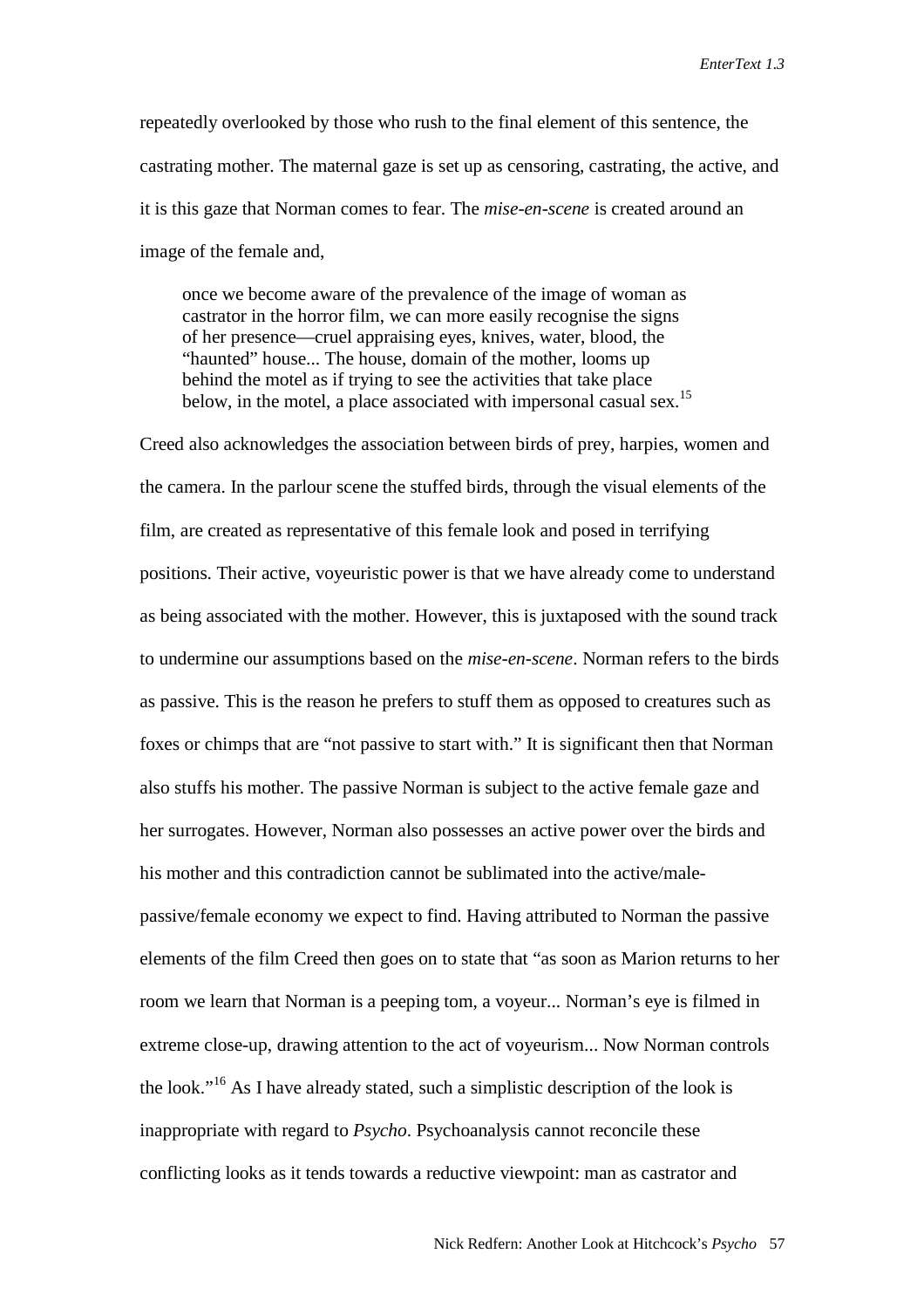voyeur. This view is both reinforced and denied by Hitchcock's handling of the organisation of the film.

In an earlier piece Raymond Bellour used the parlour scene to demonstrate his division of *Psycho* into male psychosis and female neurosis. It is in this scene, he states, that Hitchcock "places face to face, fictitiously, two psychic structures: man and woman, the latter destined to become the prey of the former."<sup>17</sup> As I have already stated such an economy is complicated through Hitchcock's mismatching of the film's elements. Certainly Marion as his victim is prey to Norman, but we can also go further than this to place Norman on the side of prey. The birds in the parlour are prey to Norman as he captures, kills, and stuffs them. Norman's mother also fulfils this role. However, as has already been stated these birds, with their association with the feminine, have a power over Norman. The owl that dominates the parlour scenes is itself a bird of prey holding Norman in its maternal gaze. Marion is also associated with these birds to which Norman is prey through her name (Crane) and the observation that she "eats like a bird." As Marion stands to leave the parlour she towers over Norman and through a high shot Hitchcock places her gaze in the same region as that of the owl. To summarise, Marion, "mother," and the birds are prey to Norman; but Norman is prey to this same trinity. For Bellour's argument this poses the question as to where the fields of psychosis and neurosis lie, as both male and female are capable of functioning in the same role. This contradiction is expressed by Bellour himself when he states that Marion "has to be a bird" but "cannot really be a bird" without adequate explanation. The attempt to segue out of this problem by reducing it to an issue of "appetite" is, like Sterrit's, nullified by Bellour's own observation that during the parlour scene Norman does not eat.<sup>18</sup>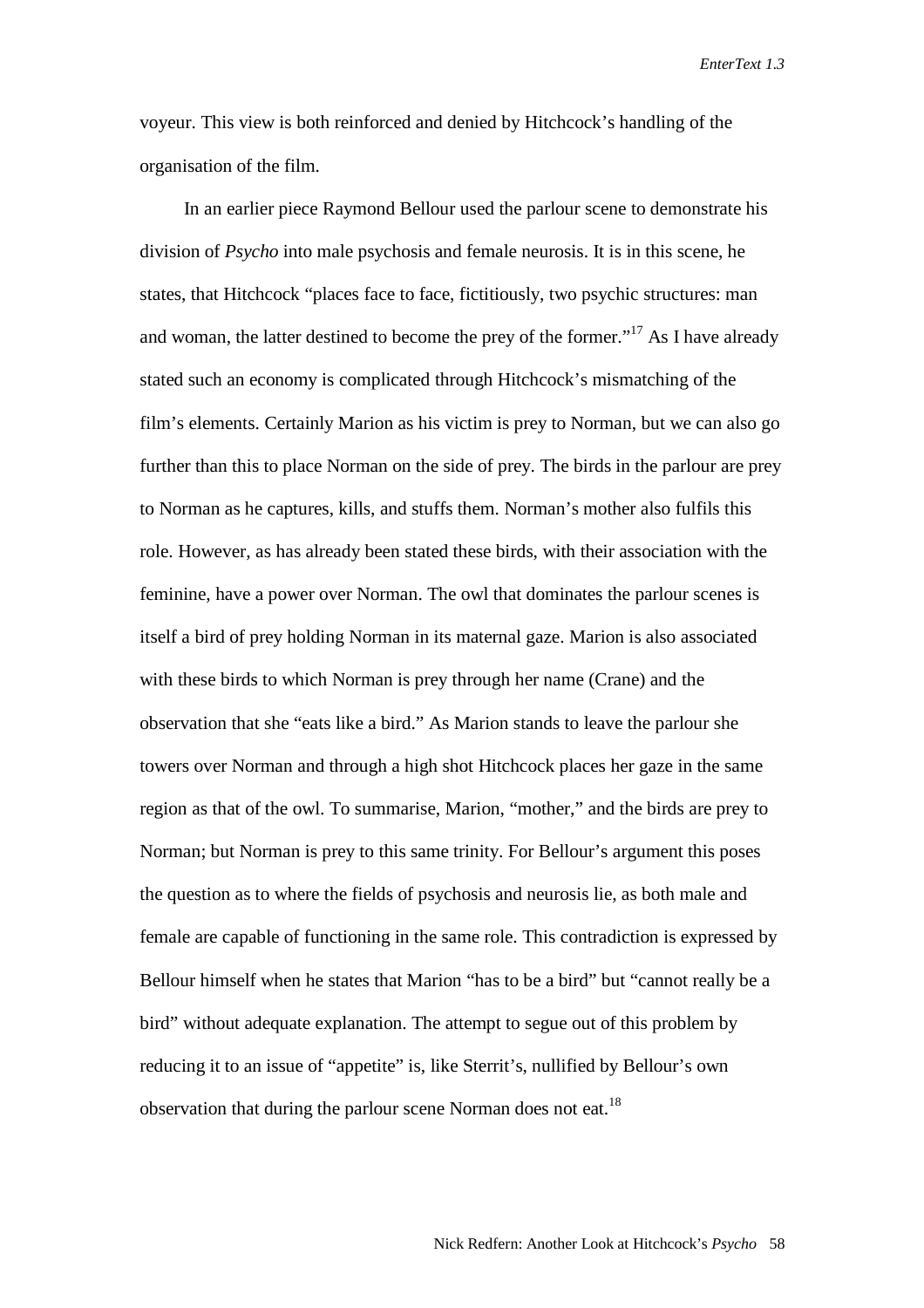As is apparent from the above comments, the acts of looking and being seen are crucial to psychoanalytic accounts of *Psycho*. This is particularly true of Slavoj Zizek's paper on Hitchcock that derives its title from Racine's *Phaedre*: "in his bold gaze my ruin is writ large." This line, Zizek states, could well serve "as an appropriate epithet to Hitchcock's universe," where the gaze encountered "is not a seen gaze, but a gaze imagined by me in the field of the Other." Suspense, it is argued, is not produced by a "simple physical confrontation between subject and assailant, but always involves the mediation of what the subject reads in the other's gaze."<sup>19</sup> This argument is, I believe, flawed in three ways. First, it continues the binary relationship of subject-assailant that is problematic in Mulvey's description of the active-passive, or in Bellour's duo of predator-prey. Norman assaults Marion but is himself the object of the assaulting gaze of the birds and also the horror genre's "standard" other, the woman. Second, suspense in *Psycho* is quite literally dependent upon a number of "simple physical confrontations." For example, the confrontations between Marion and her employer, and Marion and the policeman, propel the theft story that forms the first third of the film. Even the meeting between Marion and the car salesman takes on a menacing air when he announces he is "in no mood for trouble" when the spectator knows what he does not: that Marion is on the run. As Lila searches the house, the director creates a level of suspense through confronting Norman with Sam, and as we have come to identify with Norman since Marion's death we fear what truth might be revealed. That truth is revealed in the physical confrontation between Lila and the corpse of Mrs. Bates.

Finally, and perhaps most significantly, the complex network of looking, present in *Psycho,* is not something hidden, something obscured that needs to be imagined. Far from it, much of the complication in analysing *Psycho* is created by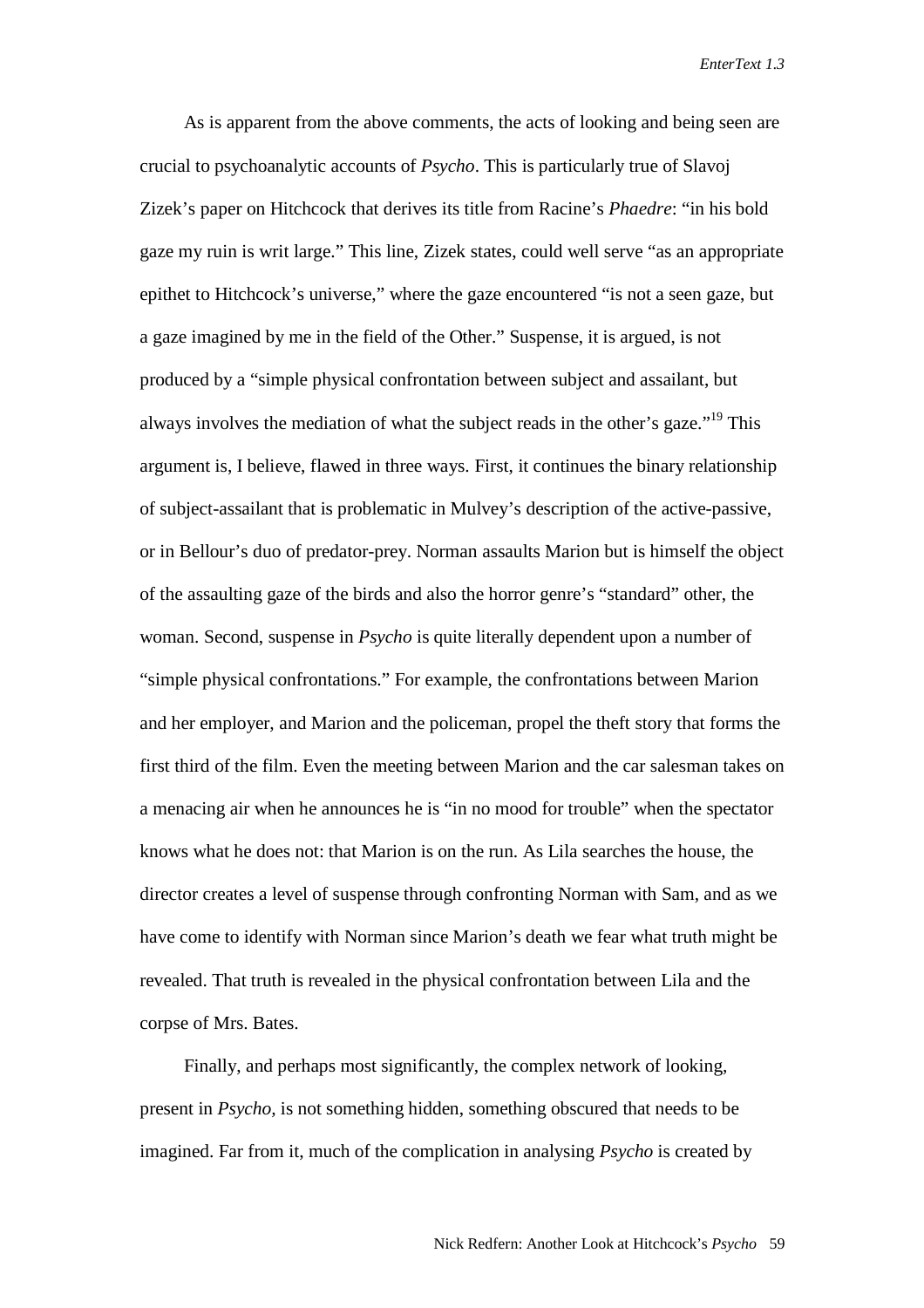Hitchcock's delight in ostentatiously displaying an excess of looks. The list of characters that look and are seen comprises almost the entire *dramatis personae*, and includes Marion, Sam, Lila, Norman, Marion's employer, the policeman, Arbogast, Dr. Richmond, and "mother." In the opening scene of the film even Marion's mother is assigned the power of the gaze. The inanimate also gazes, as we see in the Bates house, the stuffed birds, and the corpse of Mrs. Bates. The supposed simplicity of psychoanalytical accounts of this intricate web is of little use when confronted with such a level of excess. Zizek takes his title from Hippolytus who in mistaking Phaedre's gaze brings about her downfall. Through Hitchcock's organisation of *miseen-scene*, his use of dialogue, and the exchange of looks he removes the possibility of simply comprehending the relationships contained within the film, tricking the psychoanalysts into falling over their own arguments. As Creed, Sterrit, and Bellour find themselves misconstruing the evidence before them one might say that in Hitchcock's bold gaze lies the ruin of Freud and Lacan.

## **Conclusion**

The director's television showcase, *Alfred Hitchcock Presents*, is famous not for its narratives nor its action but for the appearance of Hitchcock as master of ceremonies, arriving on screen to the "Funeral March for a Marionette" to deliver his droll introductions and conclusions to the half-an-hour's entertainment sandwiched therein. With *Psycho* we see a similar type of introduction in the famous trailer in which the director revealed all the sets and almost the entire plot. What we fail to realise as spectators, and this is borne out in so many critiques of the film, is that we are being set up for a fall. In drawing attention to the picture that covers Norman's spy-hole (a representation of "Susannah and the Elders") Hitchcock forces us into seeing this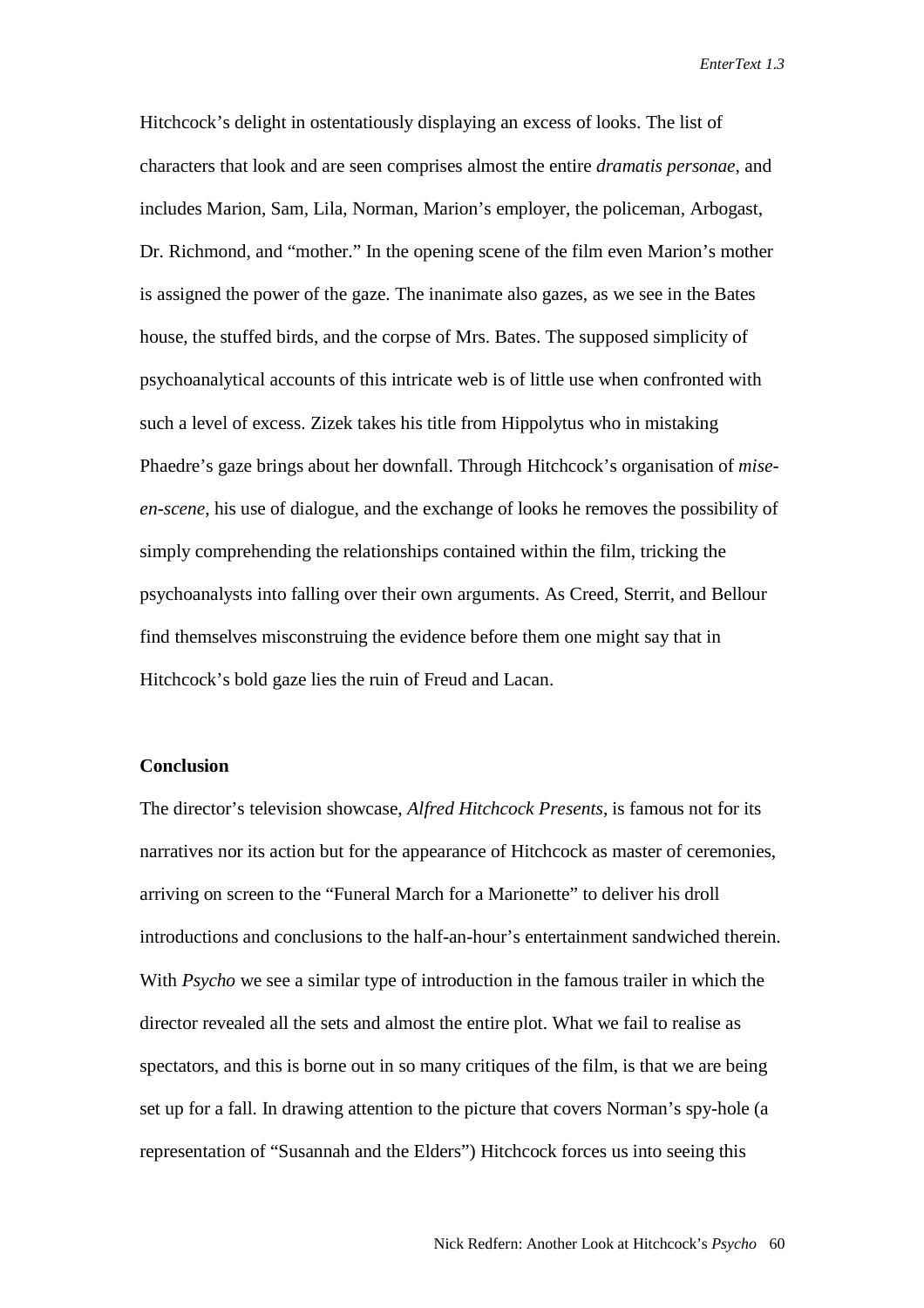scene in terms of male voyeurism. Having created such a narrative image, Hitchcock then trashes the expectations we have formed on information that he himself has released. What first appears to be a foolhardy act, that is, giving away the plot of the film in the trailer, is really a prelude to the biggest practical joke in cinema history. Listening to the text of trailer once we have seen the film reveals just how much the director is laughing at us. For example, we have his description of "mother:" "She was the weirdest and the most... well, let's go into her bedroom. Here's the woman's room, *still beautifully preserved*..." The subtlety of this humour is overwhelming and such effects are typical of Hitchcock, especially in his television work where a single line of dialogue or a final action could transform a narrative into something wholly unexpected in the final reel. The Norman/"mother" scenario is such a "Hitchcock" moment, but one that goes beyond the "MacGuffin" (an object or secret, irrelevant in itself, but on which the whole narrative turns) and stands out as a blatant practical joke.

Can we believe that any director, and especially one so universally respected as Hitchcock, would invest so much effort in a practical joke? Even if we bear in mind the director's famously macabre sense of humour it seems a little difficult to swallow that an entire film would be conceived in such a manner. It is, however, possible to see in *The Birds* (1963) another example of Hitchcock's perverse humour at work. With the follow-up to *Psycho,* Hitchcock conspired with screenwriter Evan Hunter to lull the audience into a false sense of security by beginning the film as a romantic comedy only to transform the narrative into sheer terror:

Once we got them laughing, we would be leading them down the garden path. And once the early comic scenes turned frightening, then whenever there was a lull between bird attacks, we could hope for a sort of nervous laughter that would lead to further screaming even if we photographed an innocent feather duster.<sup>20</sup>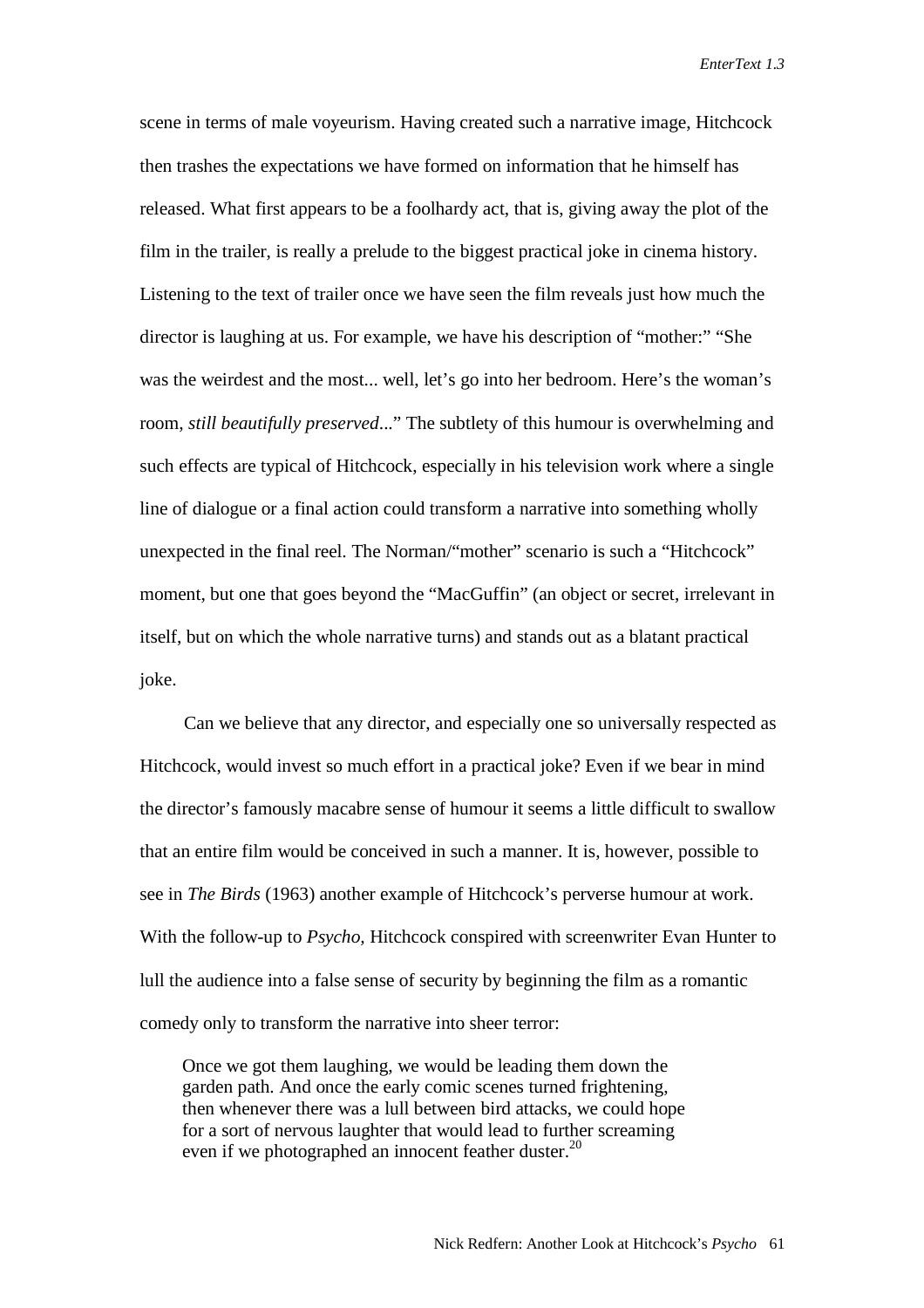For example, the early comic scene in the pet shop sees Melanie Daniels chasing two escaped lovebirds having flirted with Mitch Brenner. The emphasis here is on comedy. This is turned on its head in the second half of the film, when the idea of the birds on the loose leaves the spectator terrified. From the lovebirds in the cage we move to Mitch and Melanie, our two new lovebirds, imprisoned in their own home.

*Psycho* offers a whole realm of delights to the Freudian observer but the theory behind Norman does not match the evidence. What is actually contained within the film does not tally with what we expect to find. Norman is both a killer and not a killer. Norman is both anally compulsive and he is not. The woman is both castrator and castrated, as is Norman. In this way Hitchcock is able to generate a level of uncertainty within the spectator by deliberately using our *a priori* knowledge of Freud and the cinema: first to offer one easily accepted solution and then to undermine it. The Freudian analysis of cinema is, in a very disturbing manner, the true subject of *Psycho*. Correspondingly, Freudian analysts are the subjects of Hitchcock's black humour as he pokes fun at the audience, and the simplistic Freudianism of Dr. Richmond is revealed as inadequate.

**Notes**

- 2. François Truffaut, *Hitchcock* (London: Palladin, 1986), 304.
- 3. Sigmund Freud, *A General Introduction to Psychoanalysis* (New York: Permabooks, 1953), 352- 353.
- 4. Raymond Bellour, "Psychosis, neurosis, perversion," *Camera Obscura* 3/4 (1979). Reprinted in Marshall Deutelbaum and Leland Poague, eds., *A Hitchcock Reader* (Ames: Iowa State University Press, 1986), 311-331; Robin Wood, *Hitchcock's Films* (South Brunswick, N.J.: A.S. Barnes, 1977).
- 5. Barbara Creed, *The Monstrous-Feminine: Film, Feminism and Psychoanalysis* (London: Routledge, 1993), 142.

<sup>1.</sup> David Sterrit, *The Films of Alfred Hitchcock* (New York: Cambridge University Press, 1993), 100- 107.